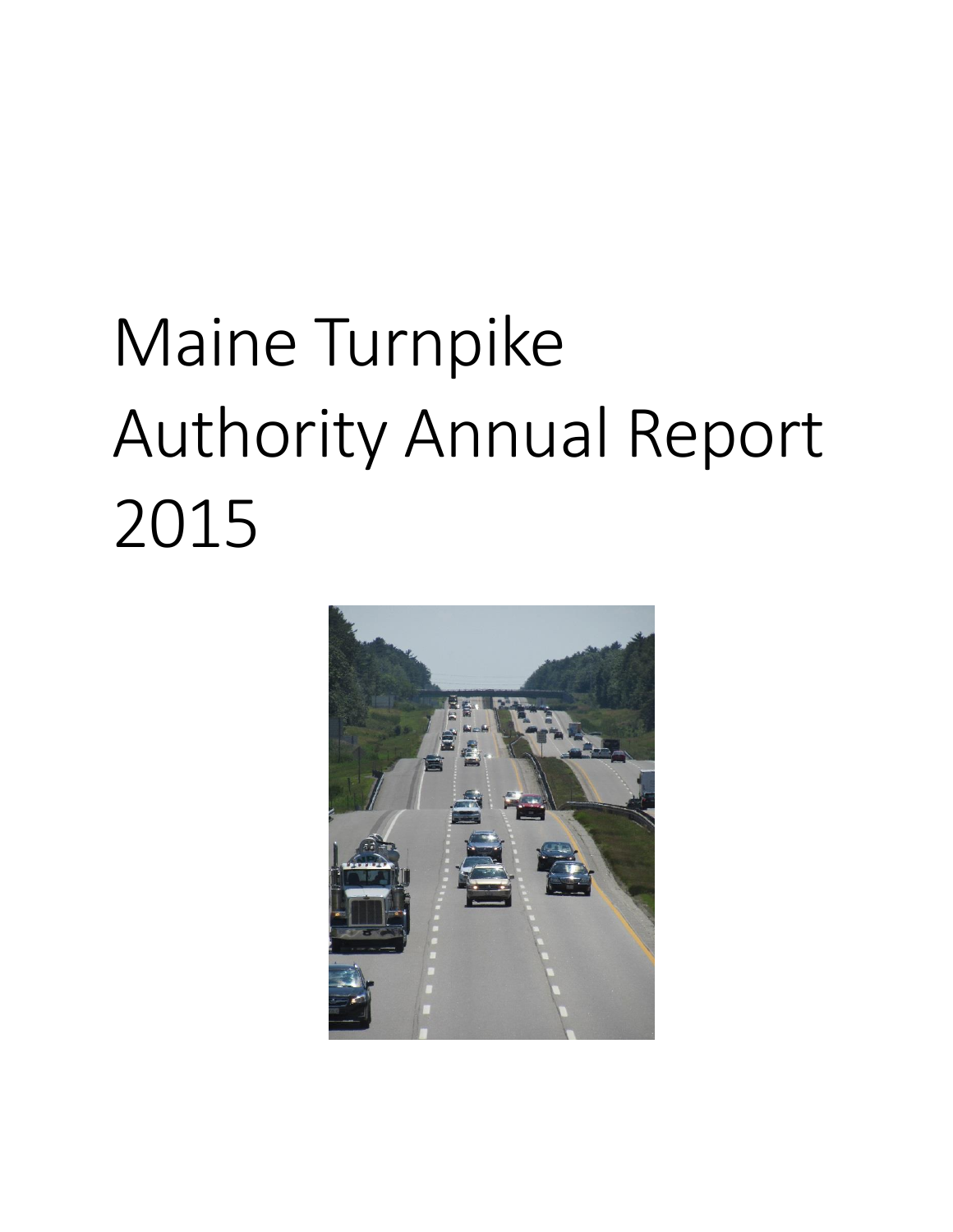# INTRODUCTION

The Maine Turnpike Authority was established by the Maine Legislature as an independent state agency in 1941. It was charged with the task of constructing and maintaining a toll highway that, in the seven decades since, has become one of the most critical elements of Maine's transportation network.

The 109 mile Maine Turnpike includes 65 miles of divided four-lane highway and 44 miles of divided six-lane highway. Turnpike facilities include 184 bridges, 19 interchanges, 19 toll plazas, nine maintenance facilities, five service plazas, and administration and public safety building that includes the E-ZPASS customer service center.

The Maine Turnpike Authority is governed by a seven-member board, appointed by Maine's governor and confirmed by the Maine Senate. Six members are appointed to staggered six-year terms and the seventh member is Maine's Commissioner of Transportation or the Commissioner's designee, serving as a member ex-officio. The board oversees maintenance, construction, operation and management of Maine's most traveled highway.

### **Maine Turnpike Authority Board**

Daniel E. Wathen, Esq. Chairman James F. Cloutier, Esq. Vice Chairman Gerard P. Conley Sr. John E. Dority Freeman Goodrich Robert Stone

Karen S. Doyle Member Ex Officio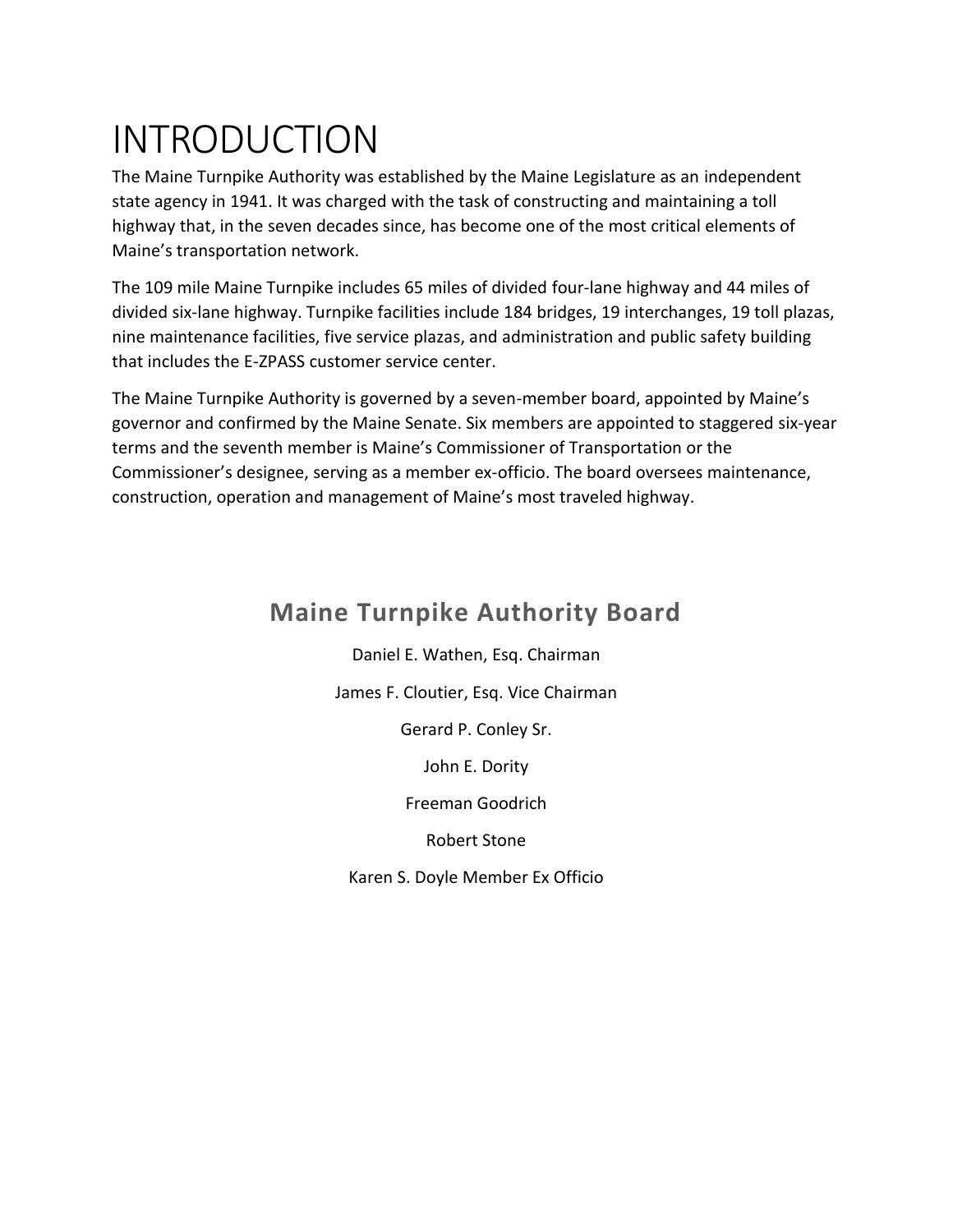### **Maine Turnpike Authority Executive Staff**

The Maine Turnpike Authority employees are responsible for maintenance and operation of the 109 miles of roadway that serve as the economic lifeblood for Maine, as well as the welcome mat for most visitors into the state. These employees are led by Executive Director Peter Mills and his executive staff, listed below.

| Peter S. Merfeld, P.E.   | <b>Chief Operations Officer</b>                       |
|--------------------------|-------------------------------------------------------|
| Douglas D. Davidson      | Chief Financial Officer and Authority Board Treasurer |
| Stephen R. Tartre, P.E.  | Director of Engineering and Building Maintenance      |
| John P. Sirois           | Director of Finance                                   |
| John W. Cannell          | Director of Highway & Equipment Maintenance           |
| Lauren G. Carrier        | Director of Human Resources                           |
| <b>Richard R. Barra</b>  | Director of Fare Collection                           |
| <b>Bruce A. Van Note</b> | Director of Policy and Planning                       |
| Greg J. Stone            | Director of Public Safety                             |
| William H. Yates, III    | Director of Information Services and Communications   |
| <b>Conrad W. Welzel</b>  | <b>Government Relations Manager</b>                   |
| Jonathan A. Arey, Esq.   | Staff Attorney and Authority Board Secretary          |

### 2015 in Review by Peter Mills, Executive Director

Though the basic alignment of the Turnpike has been the same since 1955, those who work here every day know how much the road is constantly changing.

For example, the bridges north of Portland have long since passed their 50th birthdays and many are being re-decked, overhauled or replaced. On a much shorter cycle, each travel surface of the highway must be ground down and re-paved about every 12 years to preserve the road structure.

In 2013, the Turnpike began modernizing toll equipment in all 19 of its plazas. That work, which is about half done, is the Turnpike's largest engineering project since the widening was completed in 2004. Every toll lane on the road must be closed for a time to install the new electronics.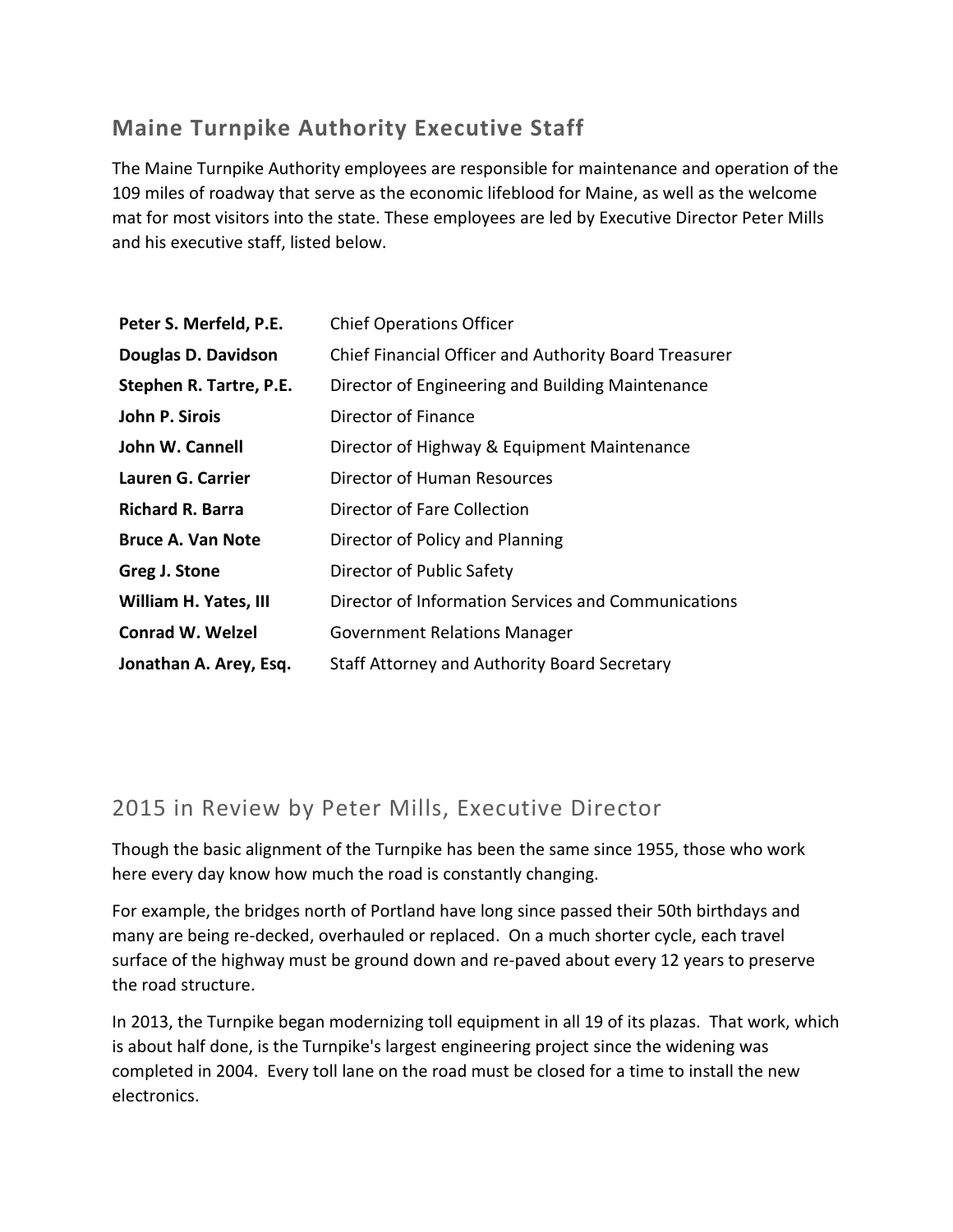Closures like this are an inconvenience, but Turnpike staff are always helpful in extending courtesies to travelers. As a result, most citizens of Maine appreciate the value of this road that carries about 9% of Maine's vehicle traffic and a much larger portion of its freight.

I want to thank employees for their hard work, their patience and their help in dealing with the public as the Turnpike undergoes these transitions that are so often necessary.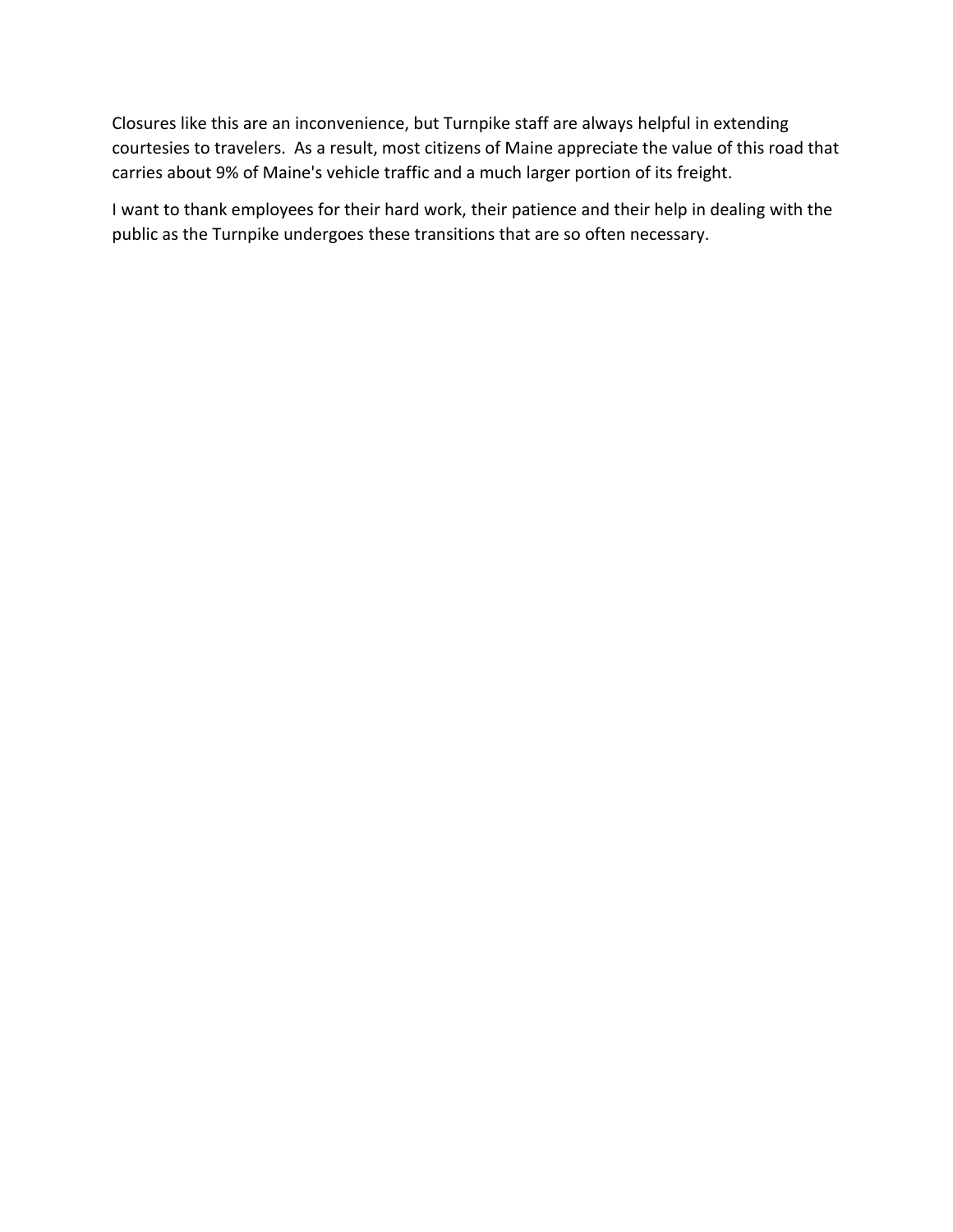## **MTA FUNDING**

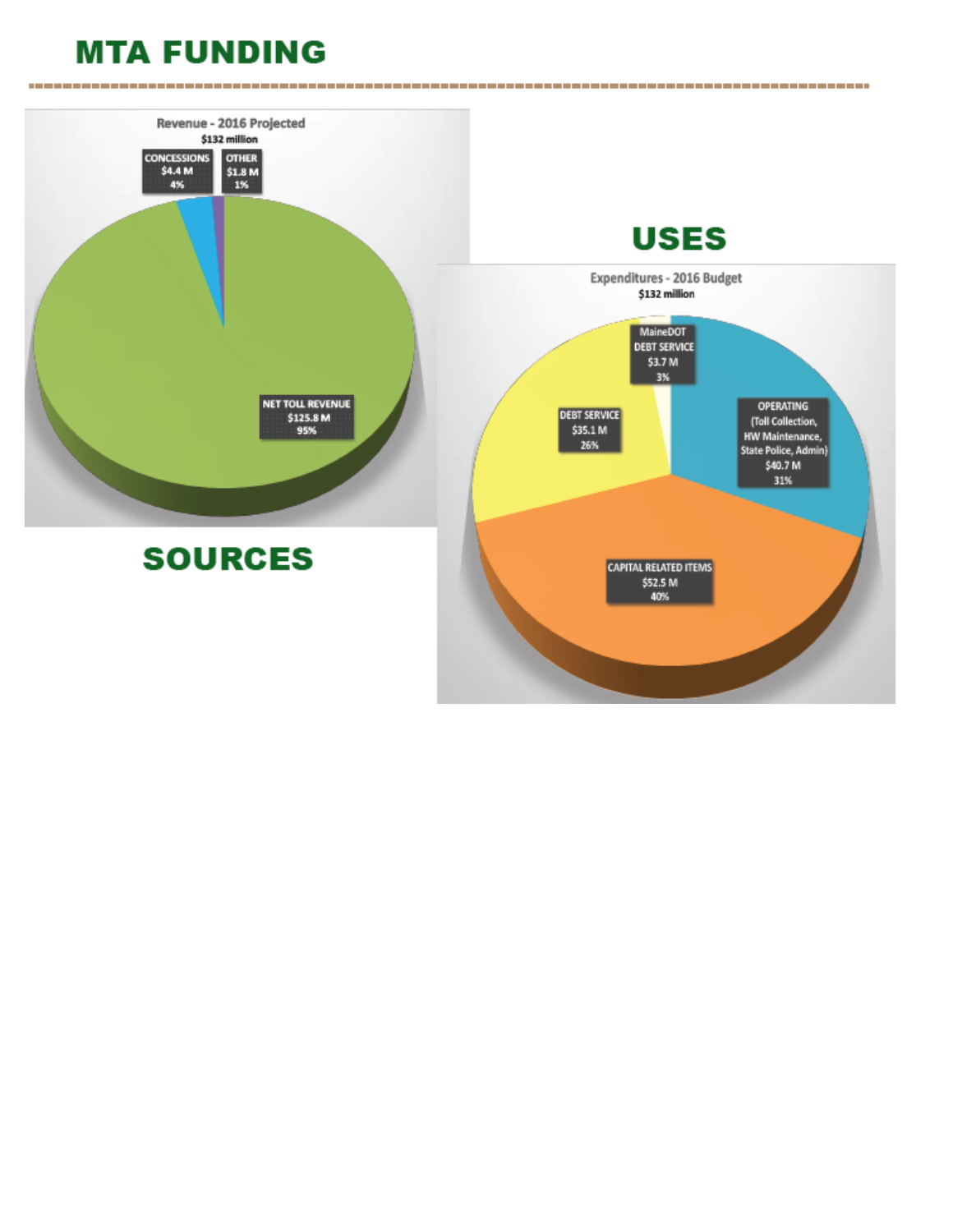# 2015 Projects

#### Mainline Paving Mile Marker 68-75 \$3.8 million

The pavement rehabilitation work consisted of milling and resurfacing the two 12-foot wide lanes and the median shoulder from mile 68.5 to mile 74.9. The work also involved earthwork, tree plantings, and bridge repairs at the Royal River and Bald Hill bridges, drainage, guardrail, pavement markings, and maintenance of traffic. Pike Industries Inc was the contractor this \$3.8 million dollar project.

#### Mainline Paving Mile Marker 51-54 \$4.7 million

The pavement rehabilitation work consisted of milling and resurfacing the two 12-foot wide lanes and the median shoulder. The pavement rehabilitation work consisted of milling and resurfacing the two 12-foot wide lanes on the Falmouth Spur. The work also involved earthwork, bridge repairs, drainage, guardrail, berm drop-off correction, pavement markings, and maintenance of traffic. Pike Industries Inc was the contractor on this \$4.8 Million dollar project

#### Lunt's Hill RoadBridge Superstructure Replacement \$1.2 million

Wyman & Simpson was the contractor for this project, which required that the bridge be closed for 6 months. The work consisted of replacing Lunt's Hill Road Bridge superstructure over the Maine Turnpike in the Town of Litchfield, Maine. The Lunt's Hill Road Bridge was the lowest volume two-way bridge that spans over the Turnpike. The work included concrete deck and steel girder replacement, concrete substructure modifications



and repairs, approach work and paving, guardrail, bridge rail, and maintenance of traffic.

#### Exits 45 and 46 Bridge Repairs \$3 million

CPM Constructors of Freeport, Maine was the contractor on this project. The work consisted of pavement overlay of the Exit 46 interchange ramps as well as minor widening of the southbound off ramp and the northbound on-ramp. There was a new pavement wearing surface put down and repairs to the bridge joints on Skyway Drive. At Exit 45, bridge repair work included bridge joint repairs, substructure repairs, deck repairs, new bridge deck membrane, paving and approach paving, and the installation of a lightweight barrier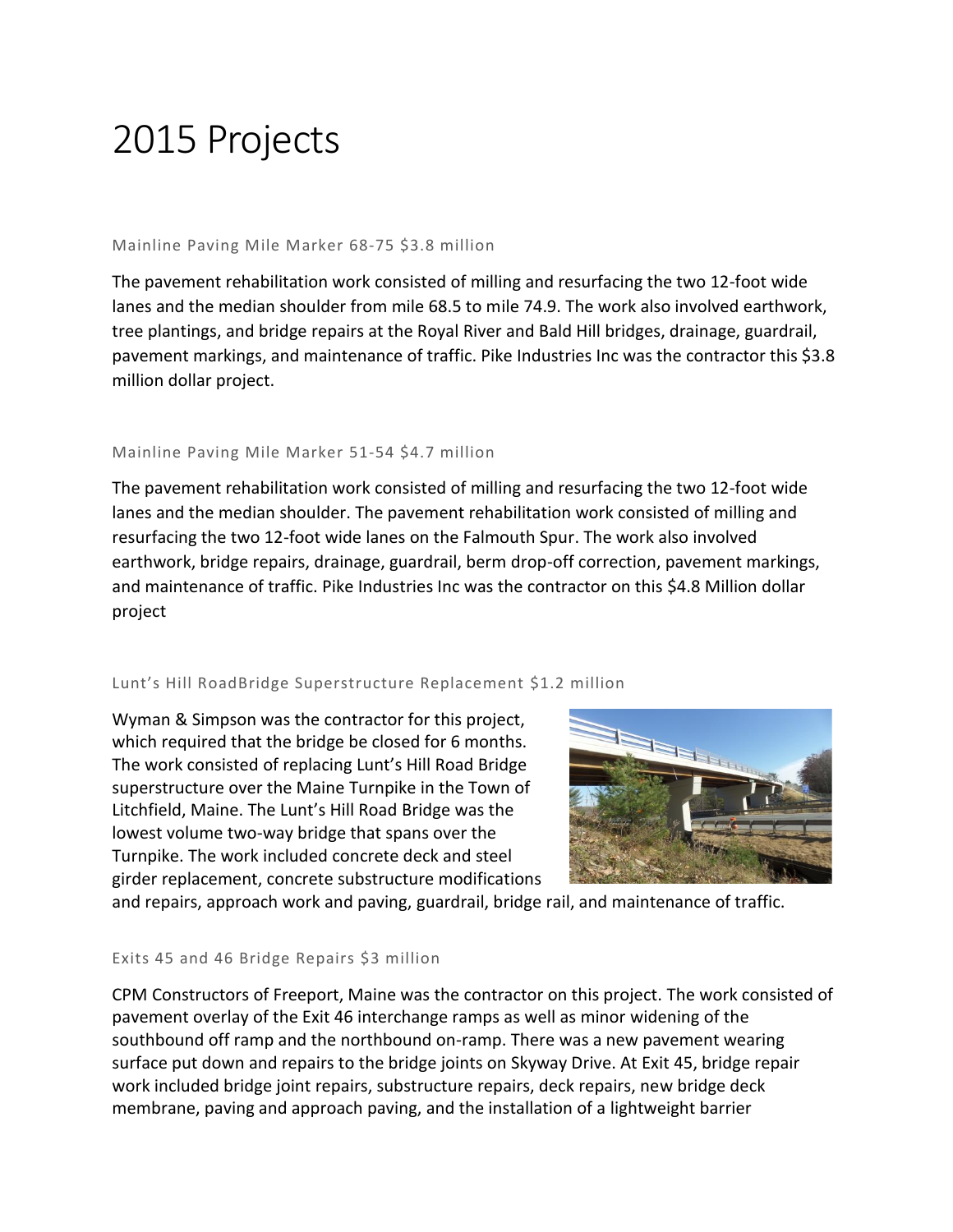system. All work was done while maintaining traffic on the bridge. Various traffic configurations were required during the project in order to complete the work including some ramp closures at night.

#### Southerly Bridge Repairs \$1 Million

Scott Construction did the work on this contract that consisted of repairs and modifications on Route 1 On-Ramp, Underpass Bridge, Clay Hill Road Underpass Bridge, Route 1 SB over I-95 On-Ramp Bridge, Mountain Road Underpass Bridge, Cape Neddick River Culvert and Josias River



Culvert on the southern end of the turnpike. The work includes pavement and waterproofing membrane replacement, concrete deck, fascia, fascia overhang, pier, and abutment repairs; cleaning and painting of girder bearings; concrete box culvert repairs; end post replacement; bridge joint modifications; bridge drain repairs; fabric trough and hopper construction; application of protective coatings; slope erosion repairs; maintenance of traffic; and installation of permanent snow fence.

#### Toll System Upgrades

As part of the ongoing 7-year \$125 million toll conversion project a new fourth toll plaza lane was added at exit 36 in Saco. While work continued on open road conversion projects in Falmouth at Exit 52 and West Gardiner Barrier plaza.

#### Exit 63 Park and Ride Lot Relocation \$1.2 million

Sargent Corporation completed the new park and ride at Exit 63 in Gray in the Fall of 2015. The work not only consisted of building a new 135 space park and ride facility just north on Route 26A but in addition earthwork and culvert construction was required for the future southbound ramps past Exit 63.

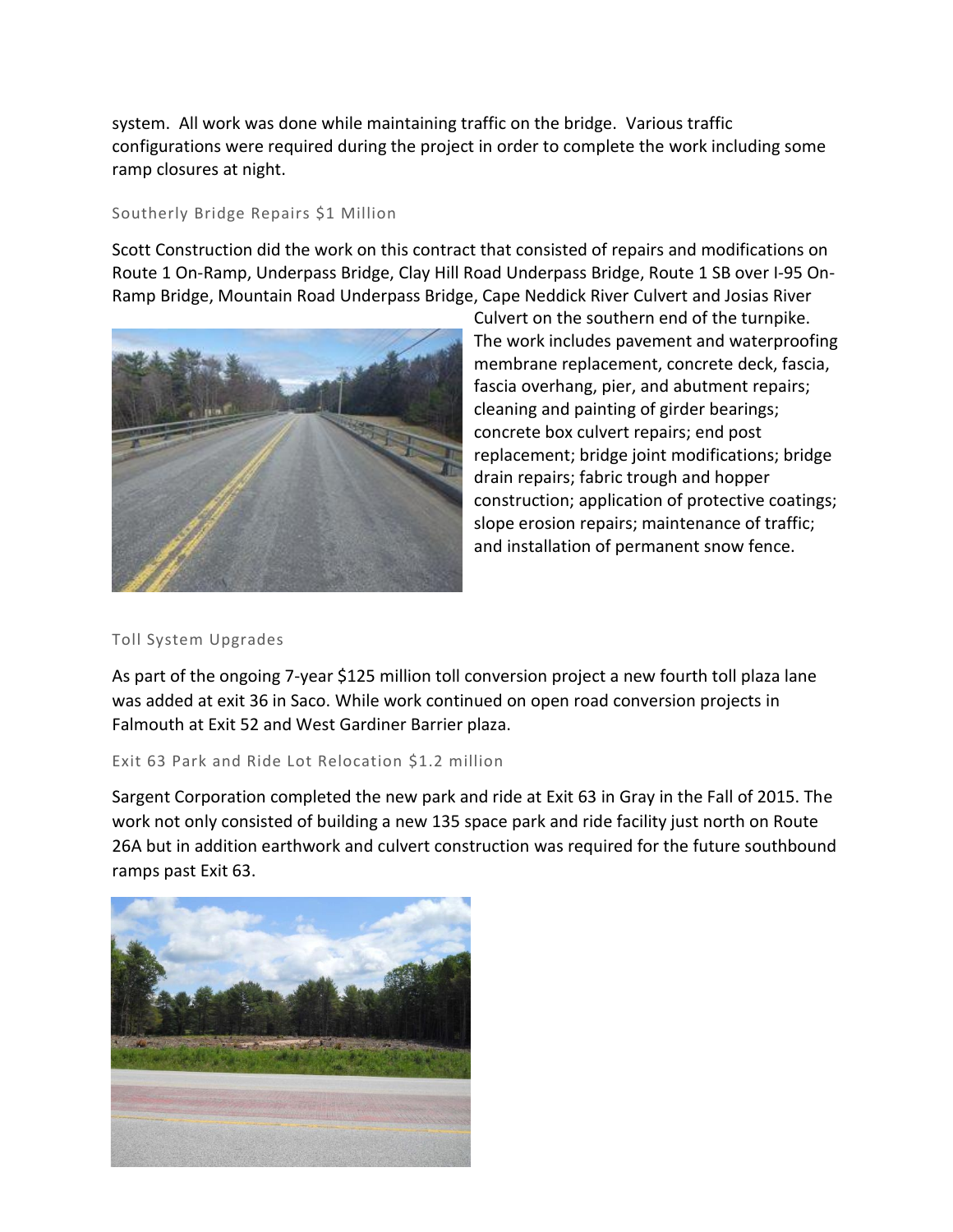#### Wells Exit 19 Interchange Improvements \$350,000

Pratt & Sons widened the Exit 19 off ramp, milled, and shimmied the existing travel lanes. A new median island was constructed and drainage added. As well as some signal work and sign installation.

#### Auburn and West Gardiner Roadside Clearing \$250,700

This project included the removal of trees, brush and debris from the roadside, northbound and southbound, between Mile 75.3 and Mile 82.9, and Mile 99.2 and Mile 109.1 of the Maine Turnpike. Vegetation was removed to a distance of roughly 100 feet from the edge of pavement on both bounds. The goals of the project were to improve overall roadway safety by removing large trees from the clear zone, reduce shading of the roadway to aid in snow and ice removal operations, and to increase driver reaction times when confronting wildlife crossing the roadway.

# Planning Studies

Safety and Capacity Study

Periodically the Maine Turnpike Authority conducts as study to assess both current and future operating conditions of all interchanges, mainline sections, ramps and toll plazas on the Maine Turnpike. The study is intended to be a broad look at safety and capacity needs on the Turnpike over the next 30 years. The study is will be complete in 2016.

#### Gray Interchange

The Maine Turnpike Authority with consultants, VHB and HNTB have developed a design for Exit 63 in Gray which addresses the current and future safety and efficiency issues as the existing location. The new design includes a relocation of the southbound on and off ramps to the west side of the turnpike, which will eliminate the need for southbound traffic to travel over the turnpike. When the interchange reconstruction is complete, the bridge will be removed.

#### York Toll Plaza Relocation

Work continues on the York Toll Plaza relocation including, technical work that resulted in our consultants, Jacobs, recommending a location for the toll plaza at mile 8.8. The MTA staff endorsed that location to the Board of the Maine Turnpike Authority on November 16. In July the Army Corps of Engineers accepted the MTA's statement that purpose of the project is to replace the existing barrier toll plaza with highway speed electronic tolling land s and cash lanes to address safety deficiencies, settling/subsidence, facility deficiencies including substandard tolling equipment, existing and projected traffic volumes, and traveler impacts and expectations.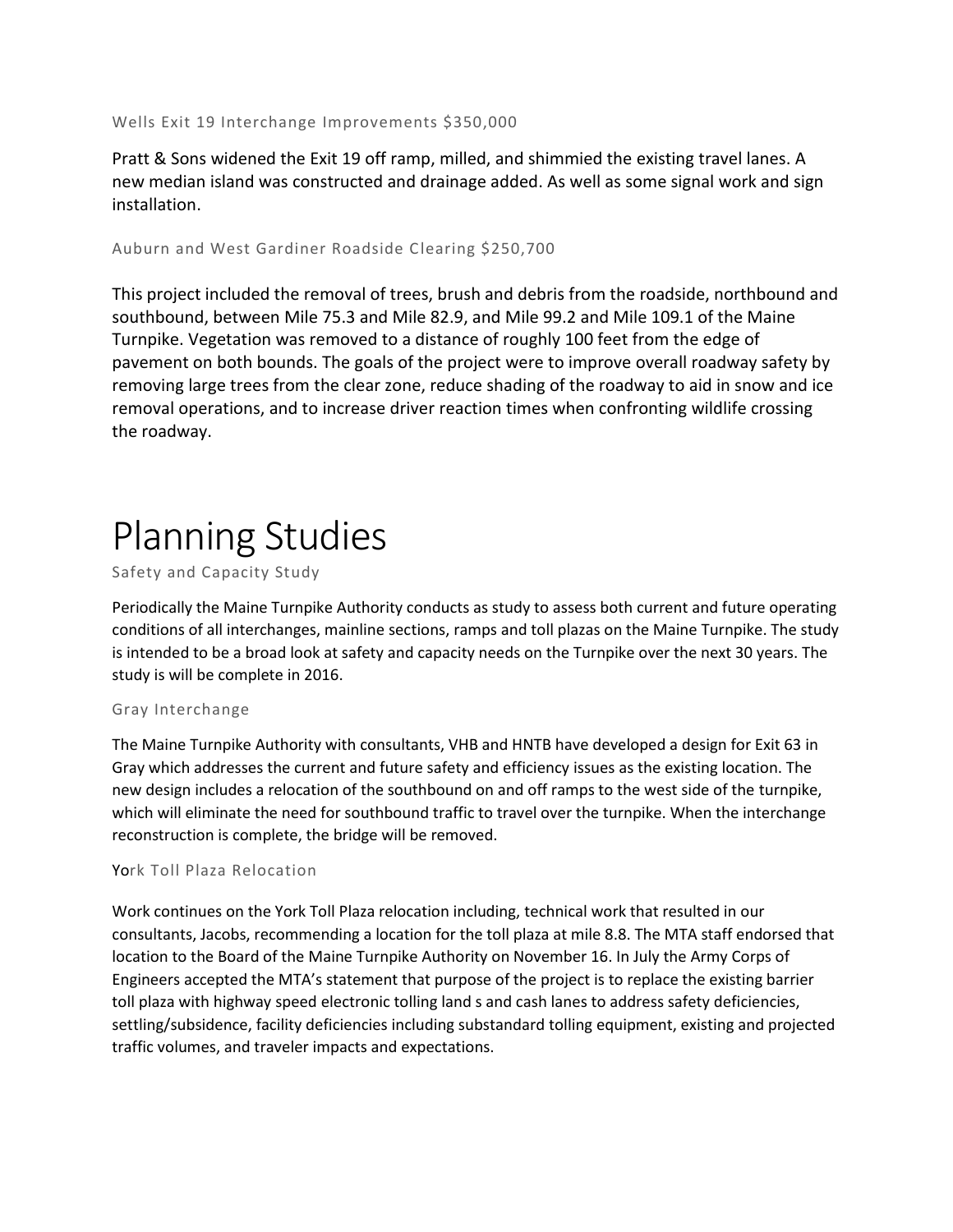#### Gorham East-West Project

On April 30, 2015, the MTA Board authorized MTA staff to contract with HNTB to conduct work aimed at efficiently seeking a determination from the ACOE regarding the practicability of the widening existing roadways alternative. The MTA will be the sole applicant communicating with the ACOE, although coordination with MaineDOT regarding transportation system conclusions will be required.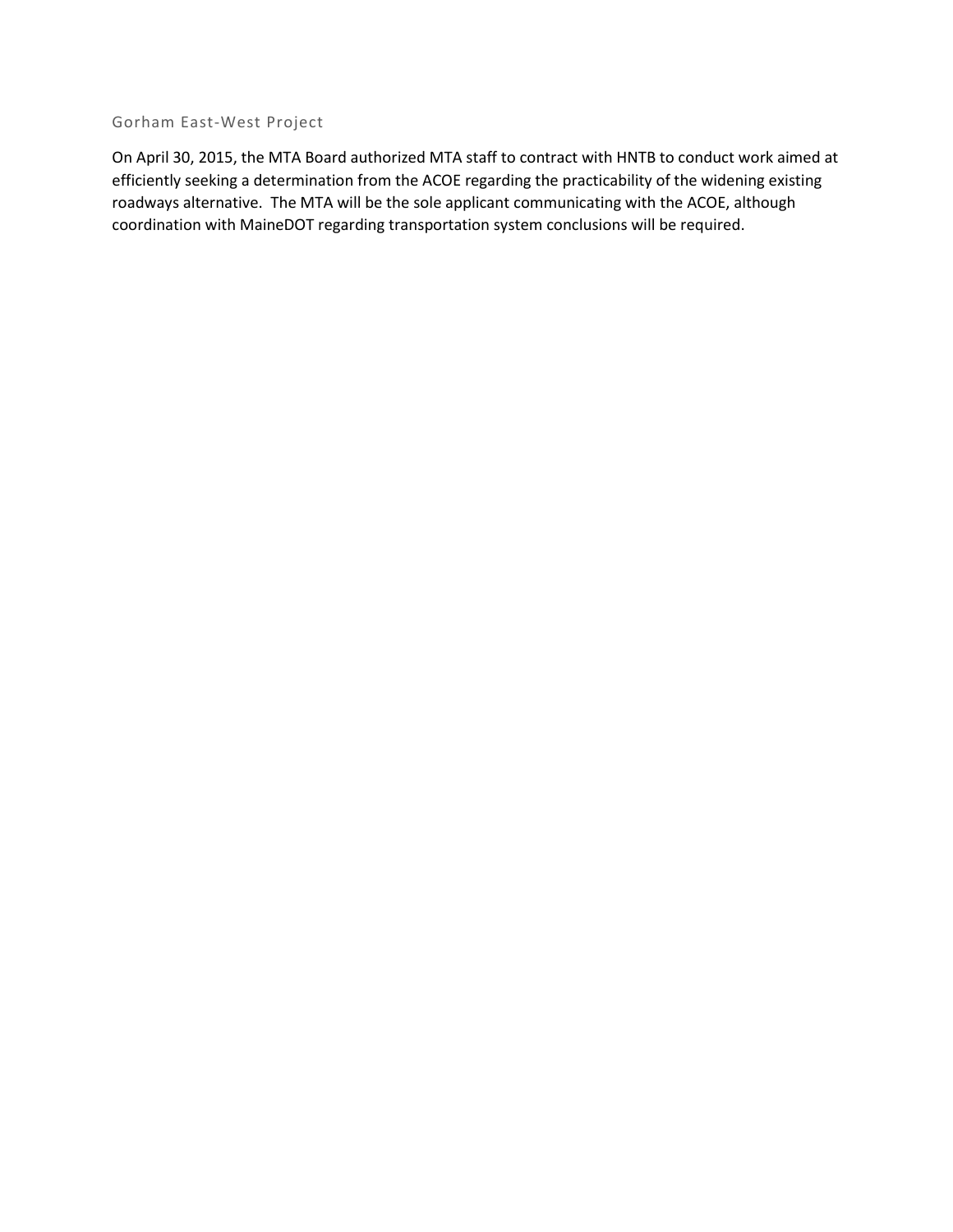# Employee Milestones

#### 5 years

Anthony Michael Dyer Equipment Body Mechanic Jonathan K Gentley **Highway Maintenance III** Francis Marc Gregoire Jr Highway Maintenance III Charles X. Higgins Toll Collector I Pamela Jane Lambert E-ZPass Manager David Edmond Morrow Highway Maintenance III Robert Charles Thayer Highway Maintenance III Jason Isaac Thyen GIS Coordinator Marie E. Turgeon Toll Plaza Supervisor

#### 10 Years

Ebenezer N Akakpo PC Support Specialist - ADP System Admin. Ronald P Belisle Toll Collector I Dawna L Crockett **E-ZPass Lead Customer Service Representative** Roger L Foster **Highway Maintenance III** Stacey A Hathorne Toll Collector I Kira L LeClair **Business Accounts Processor** David A Katula **Highway Maintenance III** James C King **Highway Maintenance III** Sean R. Poage Network Manager-Network Engineer Gregory J Stone **Director of Highway Safety** Val Joe Tait **HR & Benefits Specialist II** 

#### 15 Years

Jonathan A. Arey Staff Attorney Christopher M. Gallant Toll Collector I Brenda S. Gayton E-ZPass Customer Service Representative Rosa E. Jaynes **Business Accounts Processor** David G. King **Highway Maintenance III** Norman R. Lachance Toll Collector I Joseph R Lamb Highway Maintenance III Kathleen A Martin Toll Collector I Judith D Northrup Toll Collector I Donna M. Ruopp Toll Collector I Bruce R Sevigny Oil-Gas Burner Technician Daniel R. Speck Toll Collector I Stephen R. Tartre Director of Engineering & Building Maintenance William H. Yates III Director Of Information Services Jeanne E. York Toll Collector I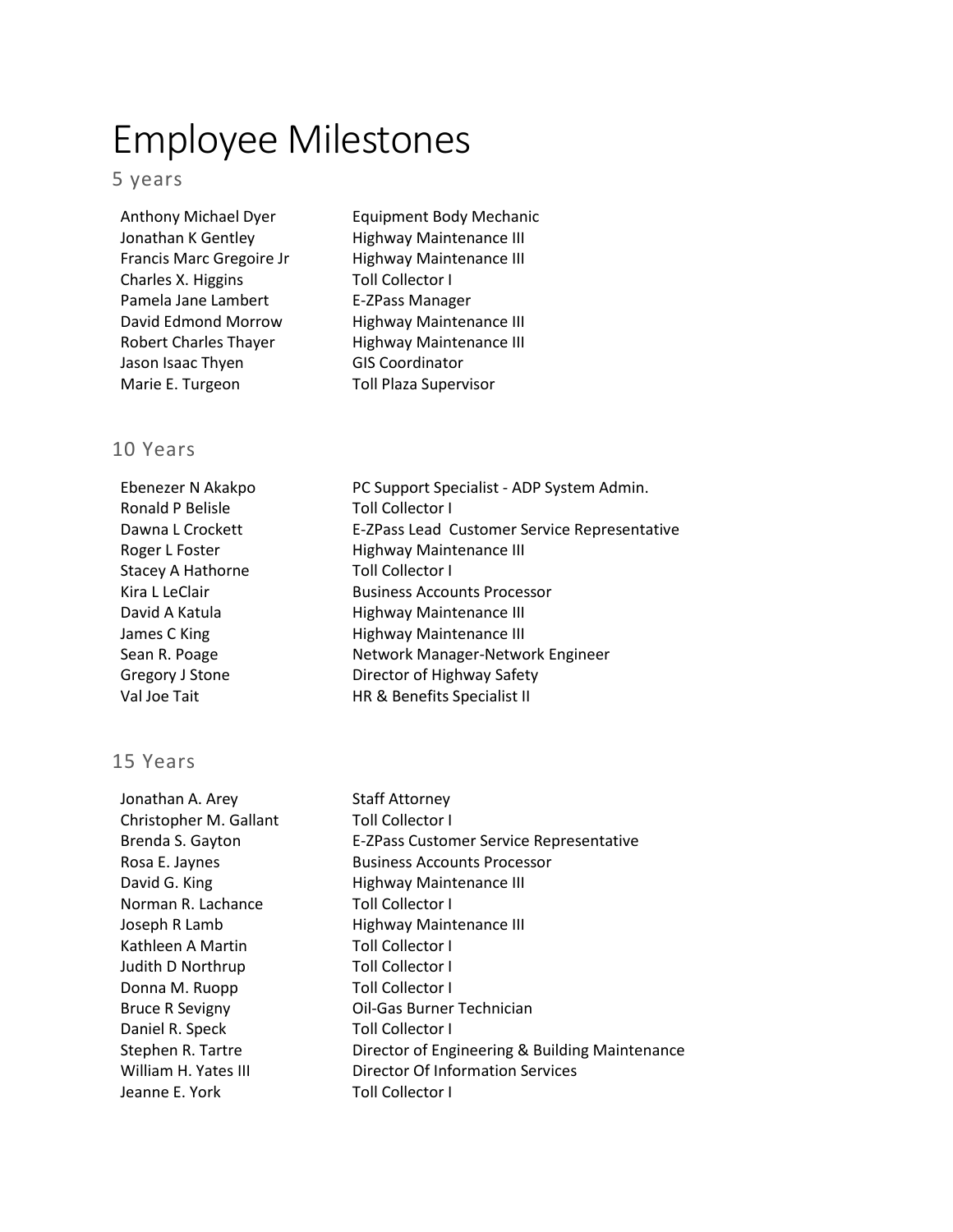#### 20 Years

| Douglas D. Davidson | <b>Chief Financial Officer</b> |
|---------------------|--------------------------------|
| Michael P DeSimone  | Highway Maintenance III        |
| Gerald L. Picard    | Highway Maintenance III        |
| Jeffrey A. Stevens  | Highway Maintenance Foreman    |

25 years

| Diane L. Frederickson | Toll Collector I        |
|-----------------------|-------------------------|
| Jeffrey G. Lamb       | Highway Maintenance III |

#### 30 Years

Terry L. McCarty **Toll Collector I** 

Richard P. Cabana Printing Room Coordinator

#### 40 Years

Gerald K. McArthur Teller

William E. Wells **Director of Maintenance**